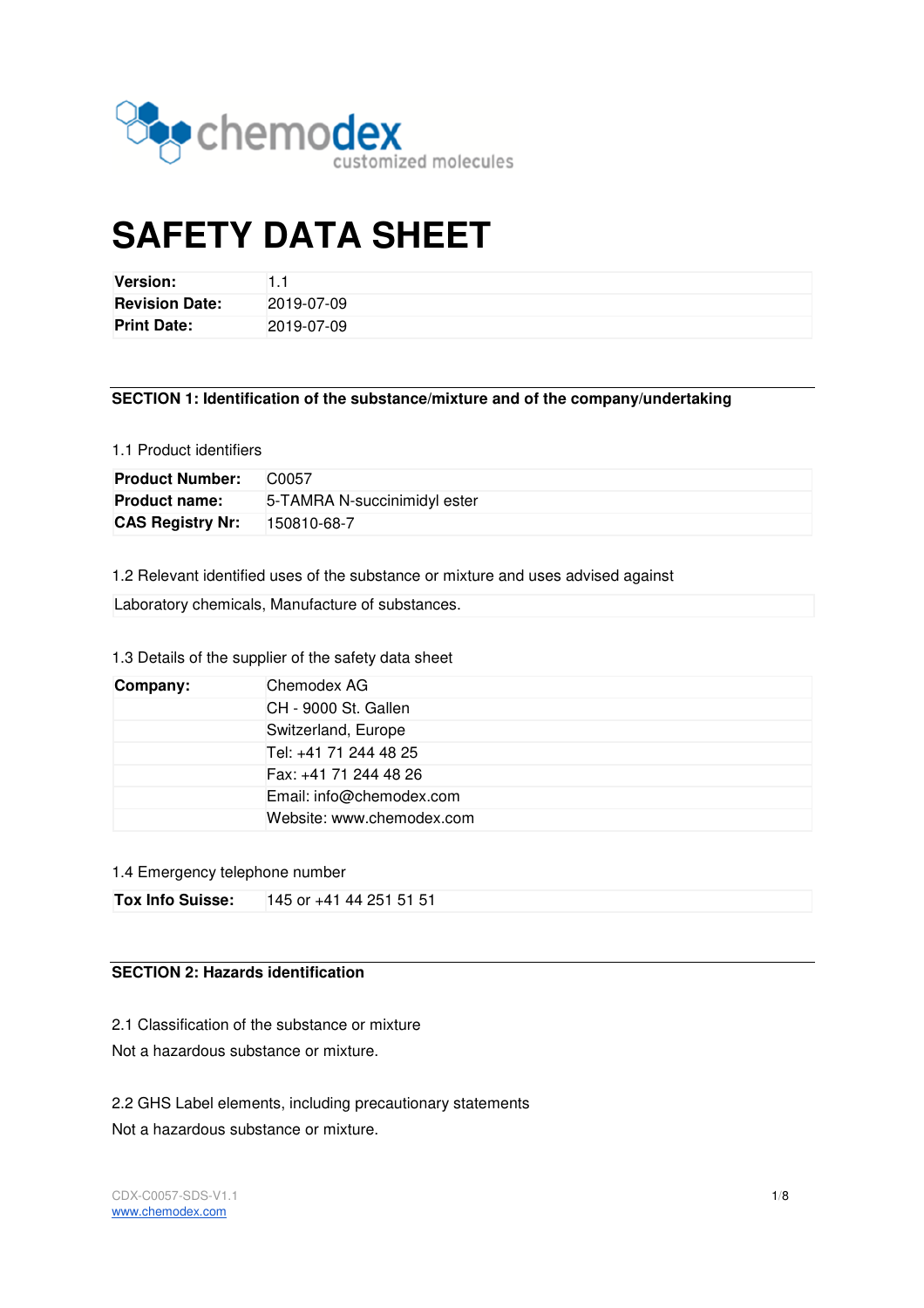2.3 Hazards not otherwise classified (HNOC) or not covered by GHS-none

# **SECTION 3: Composition/information on ingredients**

3.1 Substances

| <b>Synonyms:</b>                     | 5-Carboxytetramethylrhodamine N-succinimidyl ester |  |  |
|--------------------------------------|----------------------------------------------------|--|--|
| Mol. Formula:                        | C29H25N3O7                                         |  |  |
| Molecular weight:                    | 527.52 g/mol                                       |  |  |
| <b>CAS Registry No.: 150810-68-7</b> |                                                    |  |  |

No components need to be disclosed according to the applicable regulations.

## **SECTION 4: First aid measures**

4.1 Description of first aid measures

| <b>General advice</b>                                                                                              |
|--------------------------------------------------------------------------------------------------------------------|
| Consult a physician. Show this safety data sheet to the doctor in attendance.                                      |
| If inhaled                                                                                                         |
| If breathed in, move person into fresh air. If not breathing, give artificial respiration. Consult a<br>physician. |
| In case of skin contact                                                                                            |
| Wash off with soap and plenty of water. Consult a physician.                                                       |
| In case of eye contact                                                                                             |
| Rinse thoroughly with plenty of water for at least 15 minutes and consult a physician.                             |
| If swallowed                                                                                                       |
| Never give anything by mouth to an unconscious person. Rinse mouth with water. Consult a<br>physician.             |

#### 4.2 Most important symptoms and effects, both acute and delayed

The most important known symptoms and effects are described in the labelling (see section 2.2) and/or in section 11

4.3 Indication of any immediate medical attention and special treatment needed

No data available

#### **SECTION 5: Firefighting measures**

5.1 Extinguishing media

Suitable extinguishing media Use water spray, alcohol-resistant foam, dry chemical or carbon dioxide.

#### 5.2 Special hazards arising from the substance or mixture

Carbon oxides, Nitrogen oxides (NOx)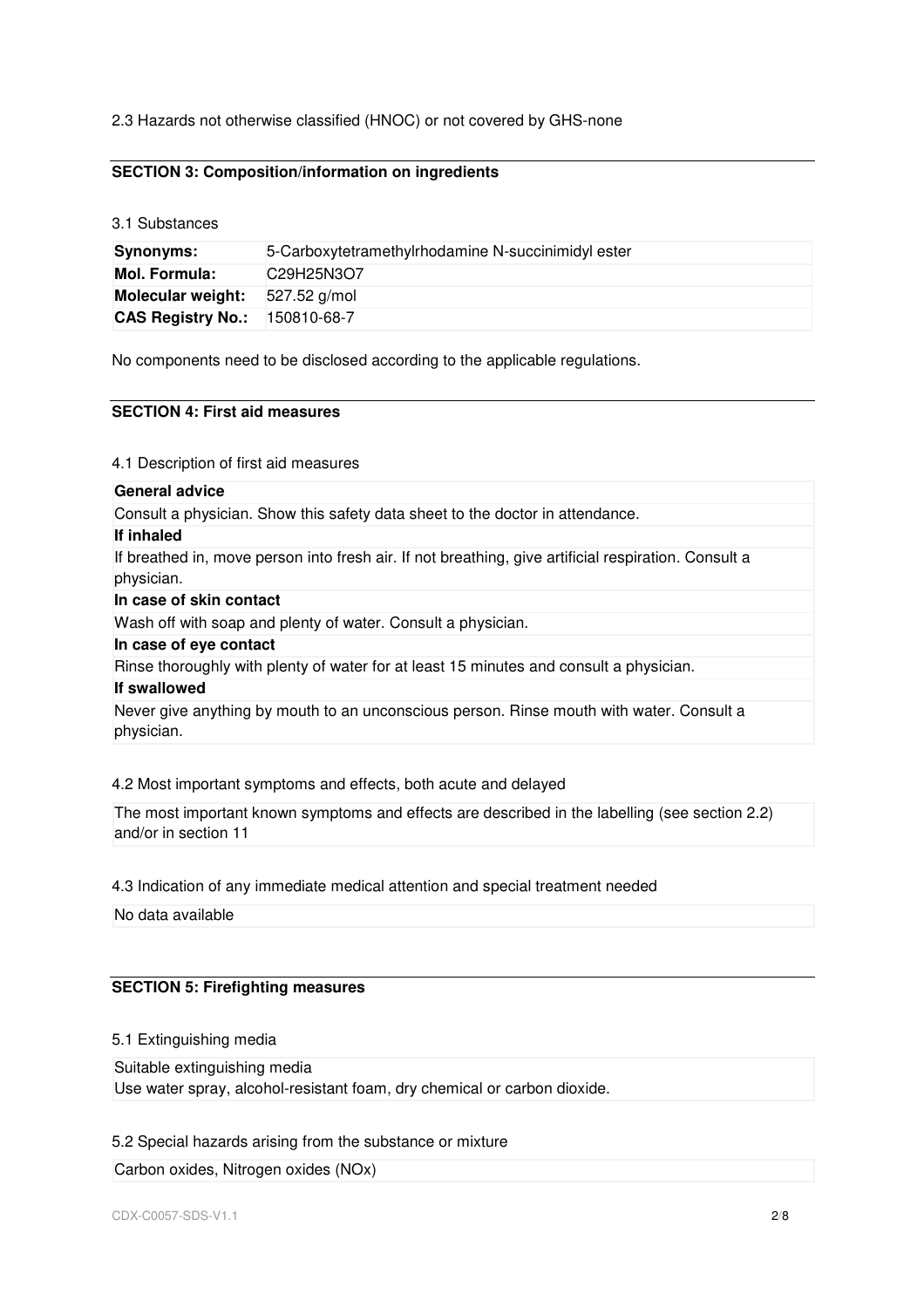#### 5.3 Advice for firefighters

Wear self contained breathing apparatus for fire fighting if necessary.

5.4 Further information

No data available

# **SECTION 6: Accidental release measures**

6.1 Personal precautions, protective equipment and emergency procedures

Use personal protective equipment. Avoid dust formation. Avoid breathing vapours, mist or gas. Ensure adequate ventilation. Evacuate personnel to safe areas. Avoid breathing dust. For personal protection see section 8.

6.2 Environmental precautions

Do not let product enter drains.

#### 6.3 Methods and material for containment and cleaning up

Pick up and arrange disposal without creating dust. Sweep up and shovel. Keep in suitable, closed containers for disposal.

6.4 Reference to other sections

For disposal see section 13.

# **SECTION 7: Handling and storage**

#### 7.1 Precautions for safe handling

Avoid contact with skin and eyes. Avoid formation of dust and aerosols. Provide appropriate exhaust ventilation at places where dust is formed. Normal measures for preventive fire protection. For precautions see section 2.2.

7.2 Conditions for safe storage, including any incompatibilities

Keep container tightly closed in a dry and well-ventilated place. Recommended storage temperature-20 °C Product is sensitive to light and moisture. Light sensitive. Store under inert gas. Moisture sensitive. Keep in a dry place.

#### 7.3 Specific end use(s)

Apart from the uses mentioned in section 1.2 no other specific uses are stipulated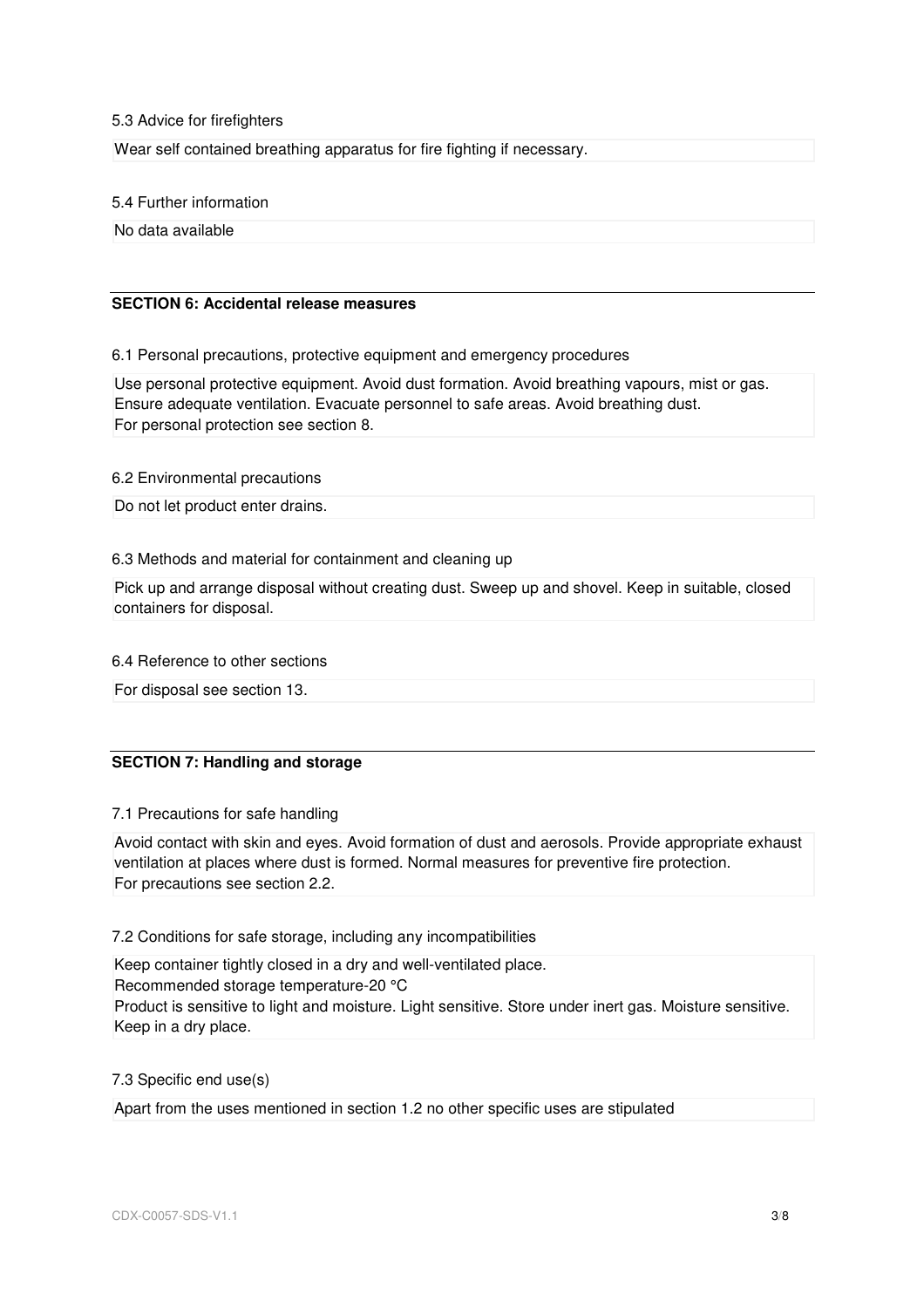## **SECTION 8: Exposure controls/personal protection**

# 8.1 Control parameters

#### **Components with workplace control parameters**

Contains no substances with occupational exposure limit values.

#### 8.2 Exposure controls

## **Appropriate engineering controls**

Handle in accordance with good industrial hygiene and safety practice. Wash hands before breaks and at the end of workday.

#### **Personal protective equipment**

#### **Eye/face protection**

Use equipment for eye protection tested and approved under appropriate government standards such as NIOSH (US) or EN 166(EU).

#### **Skin protection**

Handle with gloves. Gloves must be inspected prior to use. Use proper glove removal technique (without touching glove's outer surface) to avoid skin contact with this product. Dispose of contaminated gloves after use in accordance with applicable laws and good laboratory practices. Wash and dry hands.

If used in solution, or mixed with other substances, and under conditions which differ from EN 374, contact the supplier of the CE approved gloves. This recommendation is advisory only and must be evaluated by an industrial hygienist and safety officer familiar with the specific situation of anticipated use by our customers. It should not be construed as offering an approval for any specific use scenario.

#### **Body Protection**

Choose body protection in relation to its type, to the concentration and amount of dangerous substances, and to the specific work-place., The type of protective equipment must be selected according to the concentration and amount of the dangerous substance at the specific workplace.

#### **Respiratory protection**

Respiratory protection is not required. Where protection from nuisance levels of dusts are desired, use type N95 (US) or type P1 (EN 143) dust masks. Use respirators and components tested and approved under appropriate government standards such as NIOSH (US) or CEN (EU).

#### **Control of environmental exposure**

Do not let product enter drains.

# **SECTION 9: Physical and chemical properties**

9.1 Information on basic physical and chemical properties

| a)         | Appearance:                                 | Colour: Dark violet<br>Form: Powder |
|------------|---------------------------------------------|-------------------------------------|
| b)         | Odour:                                      | No data available                   |
| C)         | <b>Odour Threshold:</b>                     | No data available                   |
| d)         | pH:                                         | No data available                   |
| $\epsilon$ | Melting point/freezing point:               | No data available                   |
| f          | Initial boiling point and boiling<br>range: | No data available                   |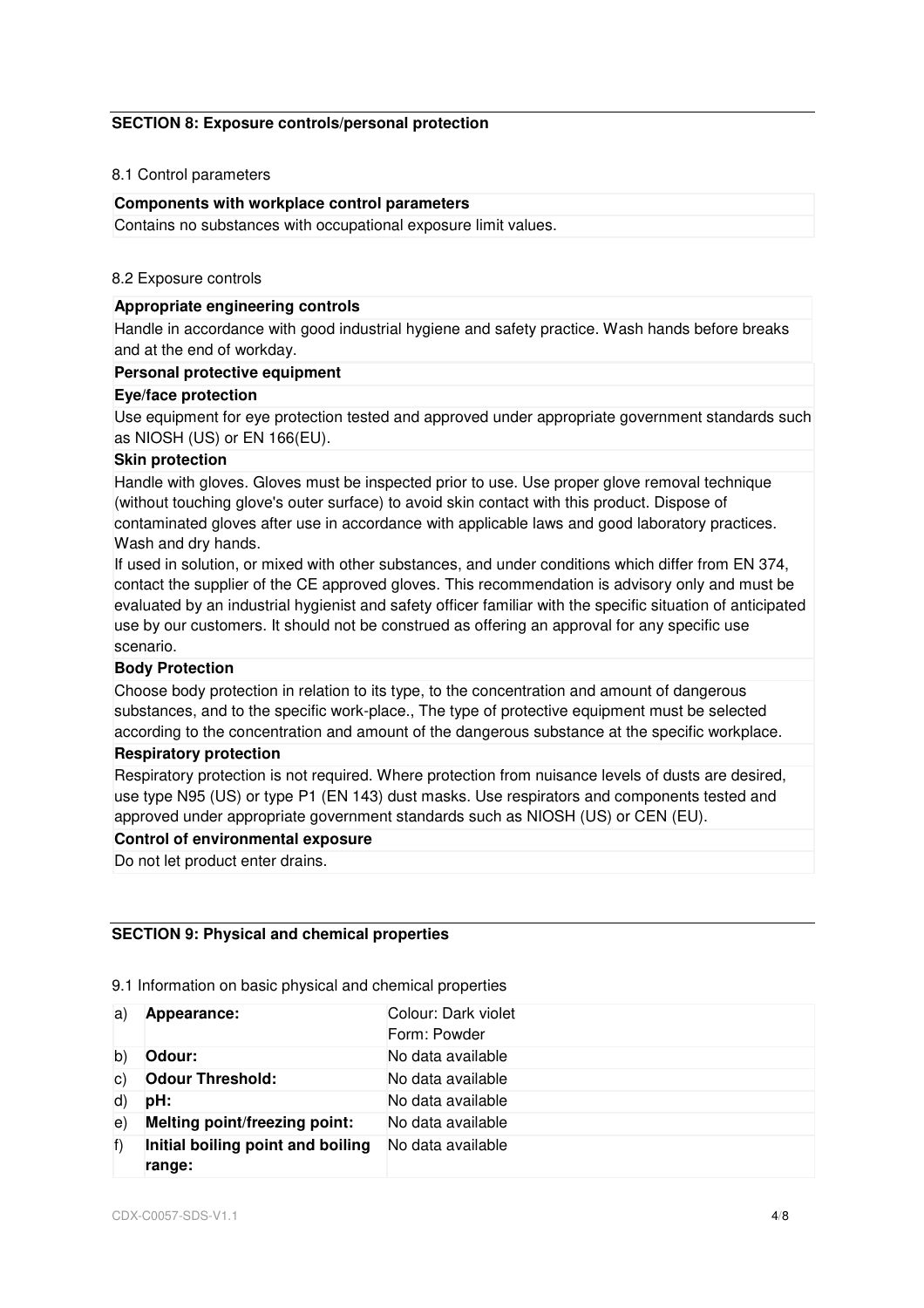| g)      | <b>Flash point:</b>                              | No data available |
|---------|--------------------------------------------------|-------------------|
| h)      | <b>Evaporation rate:</b>                         | No data available |
| i)      | Flammability (solid, gas):                       | No data available |
| j)      | Upper/lower flammability or<br>explosive limits: | No data available |
| k)      | Vapour pressure:                                 | No data available |
| $\vert$ | Vapour density:                                  | No data available |
| m)      | <b>Relative density:</b>                         | No data available |
| n)      | <b>Water solubility:</b>                         | No data available |
| O)      | Partition coefficient (n-<br>octanol/water):     | No data available |
| p)      | <b>Auto-ignition temperature:</b>                | No data available |
| q)      | <b>Decomposition temperature:</b>                | No data available |
| r)      | <b>Viscosity:</b>                                | No data available |
| S)      | <b>Explosive properties:</b>                     | No data available |
| t)      | <b>Oxidizing properties:</b>                     | No data available |

9.2 Other safety information

No data available

# **SECTION 10: Stability and reactivity**

## 10.1 Reactivity

No data available

# 10.2 Chemical stability

Stable under recommended storage conditions.

# 10.3 Possibility of hazardous reactions

No data available

#### 10.4 Conditions to avoid

No data available

#### 10.5 Incompatible materials

# Strong oxidizing agents

#### 10.6 Hazardous decomposition products

Hazardous decomposition products formed under fire conditions.-Carbon oxides, Nitrogen oxides (NOx) Other decomposition products-No data available

In the event of fire: see section 5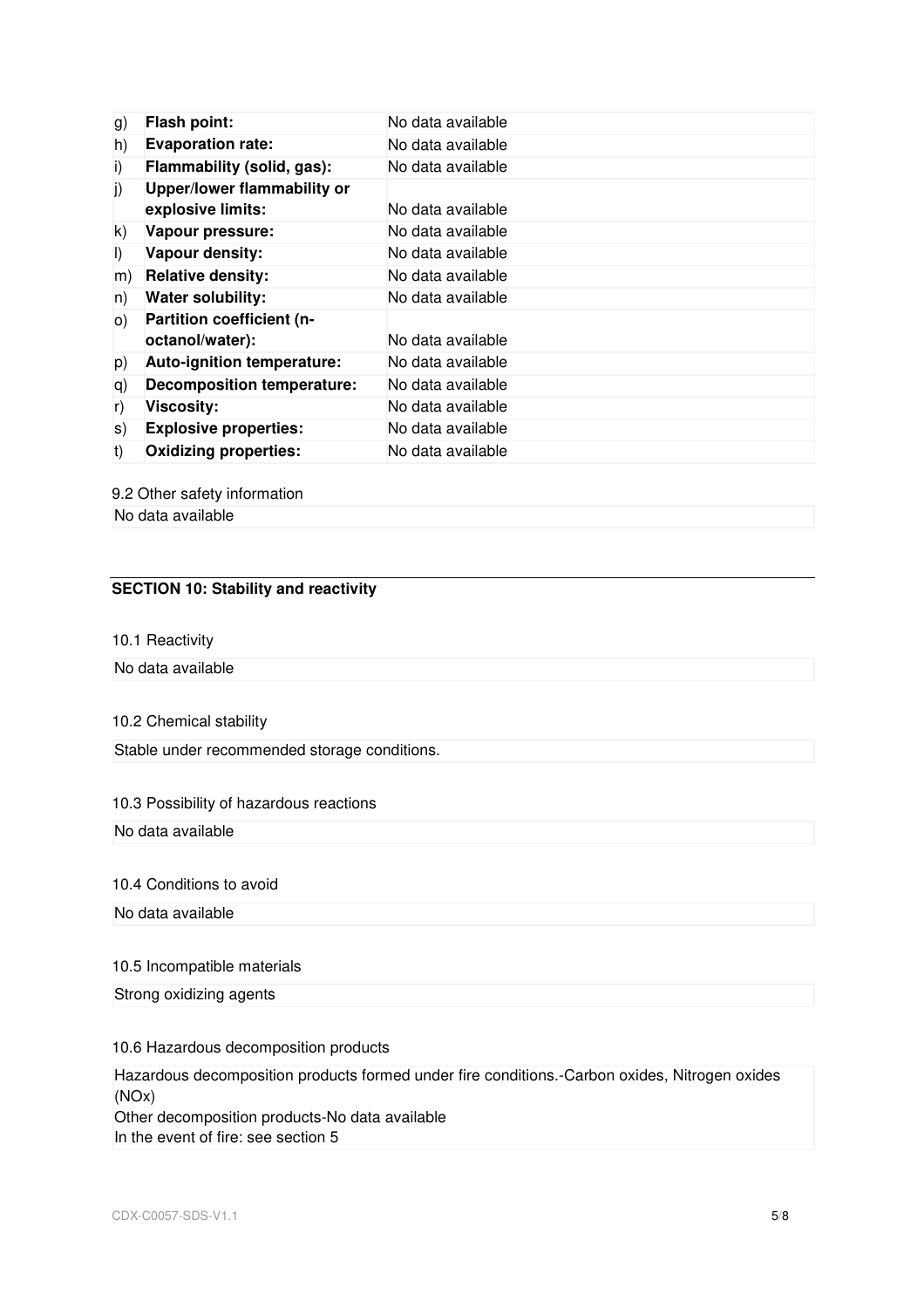# **SECTION 11: Toxicological information**

11.1 Information on toxicological effects

| <b>Acute toxicity</b>                              |                                                                                                                                                            |  |  |  |
|----------------------------------------------------|------------------------------------------------------------------------------------------------------------------------------------------------------------|--|--|--|
| Inhalation: No data available                      |                                                                                                                                                            |  |  |  |
|                                                    | Dermal: No data available                                                                                                                                  |  |  |  |
|                                                    | <b>Skin corrosion/irritation</b>                                                                                                                           |  |  |  |
| No data available                                  |                                                                                                                                                            |  |  |  |
|                                                    | Serious eye damage/eye irritation                                                                                                                          |  |  |  |
| No data available                                  |                                                                                                                                                            |  |  |  |
|                                                    | <b>Respiratory or skin sensitisation</b>                                                                                                                   |  |  |  |
| No data available                                  |                                                                                                                                                            |  |  |  |
|                                                    | Germ cell mutagenicity                                                                                                                                     |  |  |  |
| No data available                                  |                                                                                                                                                            |  |  |  |
| Carcinogenicity                                    |                                                                                                                                                            |  |  |  |
| IARC:                                              | No component of this product present at levels greater than or equal to 0.1% is identified<br>as probable, possible or confirmed human carcinogen by IARC. |  |  |  |
| ACGIH:                                             | No component of this product present at levels greater than or equal to 0.1% is identified<br>as a carcinogen or potential carcinogen by ACGIH.            |  |  |  |
| NTP:                                               | No component of this product present at levels greater than or equal to 0.1% is identified<br>as a known or anticipated carcinogen by NTP.                 |  |  |  |
| OSHA:                                              | No component of this product present at levels greater than or equal to 0.1% is identified<br>as a carcinogen or potential carcinogen by OSHA.             |  |  |  |
| <b>Reproductive toxicity</b>                       |                                                                                                                                                            |  |  |  |
| No data available                                  |                                                                                                                                                            |  |  |  |
|                                                    | Specific target organ toxicity - single exposure                                                                                                           |  |  |  |
|                                                    | No data available                                                                                                                                          |  |  |  |
| Specific target organ toxicity - repeated exposure |                                                                                                                                                            |  |  |  |
| No data available                                  |                                                                                                                                                            |  |  |  |
| <b>Aspiration hazard</b>                           |                                                                                                                                                            |  |  |  |
| No data available                                  |                                                                                                                                                            |  |  |  |
| <b>Additional Information</b>                      |                                                                                                                                                            |  |  |  |
| <b>RTECS: Not available</b>                        |                                                                                                                                                            |  |  |  |
|                                                    |                                                                                                                                                            |  |  |  |

# **SECTION 12: Ecological information**

| 12.1 Toxicity     |  |  |
|-------------------|--|--|
|                   |  |  |
| No data available |  |  |
|                   |  |  |
|                   |  |  |

# 12.2 Persistence and degradability

No data available

# 12.3 Bioaccumulative potential

# No data available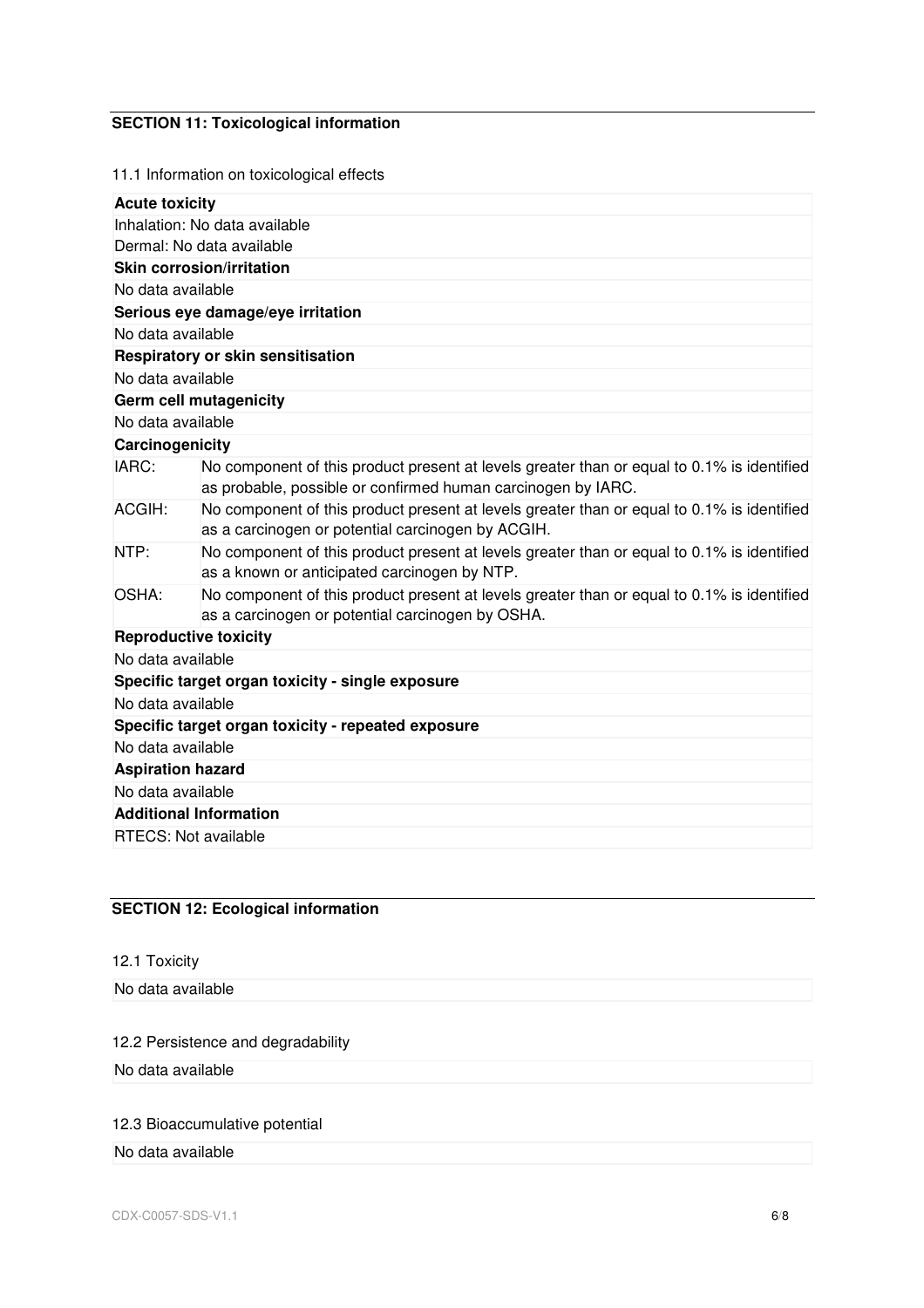12.4 Mobility in soil

No data available

#### 12.5 Results of PBT and vPvB assessment

PBT/vPvB assessment not available as chemical safety assessment not required/not conducted

12.6 Other adverse effects

No data available

# **SECTION 13: Disposal considerations**

#### 13.1 Waste treatment methods

# **Product**

Offer surplus and non-recyclable solutions to a licensed disposal company. Contact a licensed professional waste disposal service to dispose of this material.

# **Contaminated packaging**

Dispose of as unused product.

#### **SECTION 14: Transport information**

# DOT (US)

Not dangerous goods

# IMDG

Not dangerous goods

# IATA

Not dangerous goods

14.6 Special precautions for user No data available

# 14.7 Further information No data available

# **SECTION 15: Regulatory information**

# **SARA 302 Components**

No chemicals in this material are subject to the reporting requirements of SARA Title III, Section 302.